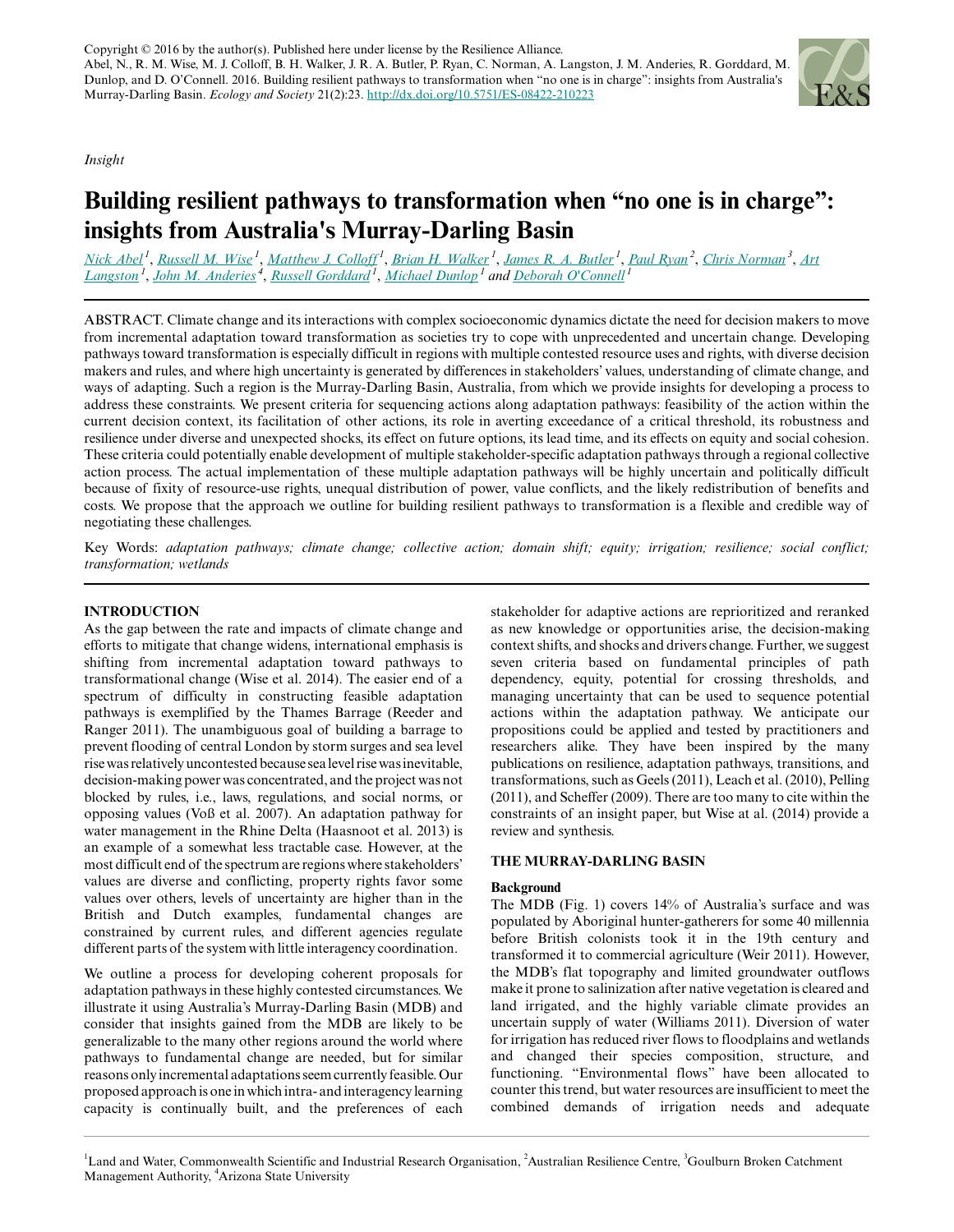environmental flows (Williams 2011). Despite droughts, floods, and salinity, the MDB grows some 40% of Australia's agricultural production and is home to around two million people. Though its ecosystems are modified, it is still valued for its waterways, 60,000 km² of floodplains, and nationally and internationally significant wetlands, which have indigenous cultural value and support substantial tourism and recreation sectors (Hatton MacDonald et al. 2011).

**Fig. 1**. Map of the Murray-Darling Basin showing river systems, wetlands, boundaries of natural resource management regions, i.e., Catchment Management Authorities (CMAs) and Local Land Services, states, and the Australian Capital Territory (ACT).



## **Governance and contestation of land and water resources**

Managing the MDB's present problems and those anticipated from climate change is politically difficult (Connell 2007). The MDB spans four states and one territory, and each state has a separate constitution that confers water rights on that state. Demands for land and water are contested among farmers, indigenous peoples, mining, environmentalists, tourism, and urban use. There is already insufficient water to supply the competing needs of these diverse stakeholders, but climate change is expected to further reduce inflows (Kirby et al. 2013; Colloff et al., *in press*). These factors combine to generate conflict even before any action to address problems can begin, but an additional handicap is the complex distribution of authority across and within scales that we summarize next.

The cross-jurisdictional Murray-Darling Basin Authority (MDBA) and was established after prolonged negotiations by federal and state governments to manage water and salinity at basin scale. The MDB is divided among 21 regional (river catchment) natural resource management organizations (NRMOs, official names vary between states; Fig. 1). These community-based organizations were established across Australia to make strategic plans for the management of land and water resources, facilitate stakeholder interactions, provide

information, and disburse government funding. NRMOs have no executive authority over minerals, land, or water use. Use of private land is regulated by local governments. Farms and rangelands are privately owned or leased. State and federal government agencies manage national parks and reserves, and regulate mining. Water for consumptive use and environmental flows is allocated at basin scale under federal law through the MDBA and the Commonwealth Environmental Water Holder. Irrigators own entitlements to water that can be traded, but seasonal allocations are based on a fixed proportion of a variable flow volume. Within states, water is allocated seasonally at the scale of catchments and groundwater systems through plans made by state agencies in consultation with stakeholders.

These multiple overlapping interests, responsibilities, and powers mean that no one is in charge. Because stakeholders compete and cooperate within the mutually understood constraints on actions imposed by current values, rules, and knowledge, resource use configurations are not chaotic (Marshall et al. 2013). Agriculture is constrained by water allocations and the area of private land, while the expression of other values is checked by policy and legislative limits on environmental flows and the extent of public land. System stability is reinforced by a dominant knowledge base consistent with current resource access rights, uses, and technologies. Interactions among values, rules, and knowledge form the decision-making context, which generally constrains decisions to incremental ones that focus on proximate causes of problems and tend to reproduce the current system configuration (Leach et al. 2010, Gorddard et al. 2016). Despite this inherent conservatism and the complexity of governance, the NRMO region (catchment) is a useful scale at which to initiate adaptation pathways because many interactions among people, water, vegetation, and soils can be understood and described coherently at this scale.

# **LINKING RESILIENCE THINKING WITH THE ADAPTATION PATHWAYS CONCEPT**

Having chosen the catchment scale for the biophysical focus, we selected NRMOs as agents of change, despite their lack of executive authority. The selection is justified by their roles in connecting stakeholders with each other and with governments. The strategic plans in ten NRMO regions were informed, at least partially, by resilience thinking. Their goals were to avoid unwanted change by keeping their regional system within key biophysical thresholds while continuing to produce the same outputs from the same resource use systems and simultaneously maintaining biodiversity (e.g., GBCMA 2013). This is consistent with resilience theory only so long as stabilizing feedbacks on a small number of slowly changing controlling variables can counter episodic shocks (Walker et al. 2009). It is represented metaphorically by the "ball-in-cup" model (Holling et al. 2002), in which the position of a moveable ball marks the current state of the system and the cup represents the stability domain within which its state can vary without shifting to another, sometimes unwanted domain (Fig. 2).

Constrained as they are by the current decision-making context, NRMOs have been advocating incremental adaptations to avoid unwanted threshold changes (e.g., by replanting native vegetation, pumping saline groundwater to counter water table rise, and managing environmental water), but these cannot alone prepare the vulnerable systems of the MDB for the magnitude of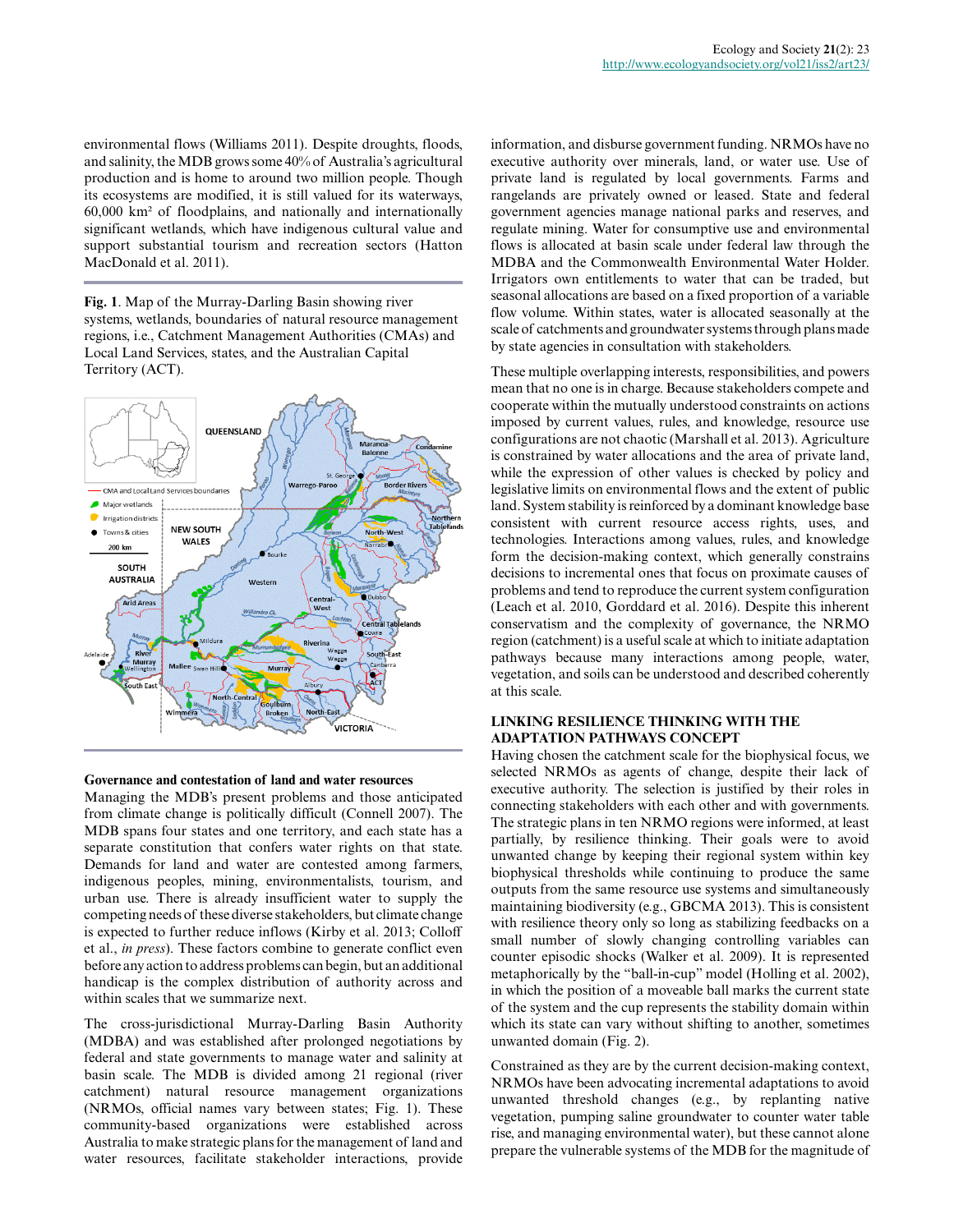the shocks the future might bring and that will become increasingly costly to counter. Major changes are likely in variability of rainfall and temperature (Timbal et al. 2015) and stream flows across the MDB (Kirby et al. 2013). Changes will also occur in laws and policies, technologies, prices of products, energy and other inputs, the distribution and abundance of biota, and the types and incidences of crop and livestock diseases and pests. There may be irreversible shifts in drivers with unpredictable consequences at an unpredictable time in the future, e.g., crossing a temperature threshold that releases planetary carbon stores or tipping points in social values and consequential policy responses (Fisher and Le 2014). The global economy is meanwhile still carrying heavy burdens of debt incurred before the global financial crisis, yet the structural causes of indebtedness remain unresolved and future crises are expected (Mason 2015). The need to switch from conservatism to transformation is becoming clearer, but the lead time needed for major adaptations is usually long, so construction of pathways towards transformational change needs to begin now. The demands this places on the NRMOs, small and poorly resourced bridging organizations, and their diverse regional stakeholders might seem impossible to meet, but we attempt to show how adaptive actions could be prioritized and coherent adaptation pathways constructed in these circumstances.

In resilience theory intentional transformation means shifting from a system that is not expected to be able to persist in the long term to a new one with better prospects under a changing climate and a range of economic and biophysical shocks. A transformed system is defined in resilience terms as one that produces different

**Fig. 2**. The ball-in-cup metaphor showing alternative Murray-Darling Basin floodplain stability domains for what had been seasonally flooded native vegetation before the irrigation era (alternate wet/dry). The black ball shows one current state in one current domain. Gray balls represent a few of the many other feasible states in the same or other domains. The frequency and volume of flooding determine the structure, species composition, and function of floodplain vegetation (Colloff and Baldwin 2014), so a seasonally flooded site can shift to a mainly dry domain if irrigation water diversions reduce flood frequency and extent. Other sites, however, are along routes that deliver water to irrigators and can shift to a mainly wet domain.

outputs, is regulated by feedbacks on a different set of socioeconomic and biophysical controlling variables, and is bounded by different thresholds compared with the original system (Walker et al. 2012), as in a transformation from cropping to solar farming. We can expect an intentional transformation to require changes in values, rules, knowledge, redistributions of power, authority, and resources (Moore et al. 2014), and deliberate weakening of stabilizing feedbacks. A less radical adaptation is an intentional shift from one domain to another within the same system (Fig. 3), where it is restabilized by feedbacks on the same controlling variables. Unintentional, often undesirable, domain shifts and transformations can occur. An example of the latter is when leaky infrastructure, excessive rainfall, and failure to pump ground water raises a saline water table and irreversibly salinizes irrigated land, or when dairy or fruit-processing industries close down (Walker et al. 2009).

**Fig. 3**. Resilient pathways for coexisting resource uses on a Murray-Darling Basin floodplain—a historical and future metaphor. Ridges mark thresholds between stability domains. The depth of the cup represents its resilience. Dotted lines mark the changing states of the systems through time. Stabilizing feedbacks on controlling variables tend to maintain systems in a domain; shocks tend to shift them to alternate domains or to another system. An unintended domain shift or transformation can result from diminished resilience, an unusually severe shock, a sequence of shocks, or a new type of shock to which a system is not adapted. The x's mark decision points where, depending on the timing and appropriateness of the actions taken, a system could remain within its current domain, shift to another, or transform, intentionally or otherwise. Divergent arrows illustrate these alternatives. The right-hand diagram is explained in Figure 2, but with the time dimension added. The left-hand diagram shows that rainfed cropping was transformed to irrigated annual cropping, orchards, or dairy farms after dams were built in the last century to mitigate droughts. It caused some regions to transform to an unproductive salinized domain. Future climate change could cause domain shifts from fruit orchards and dairy farms to more resilient irrigated annual crops. Further water scarcity could transform the system back to rainfed agriculture, grazing, or nonagricultural uses.



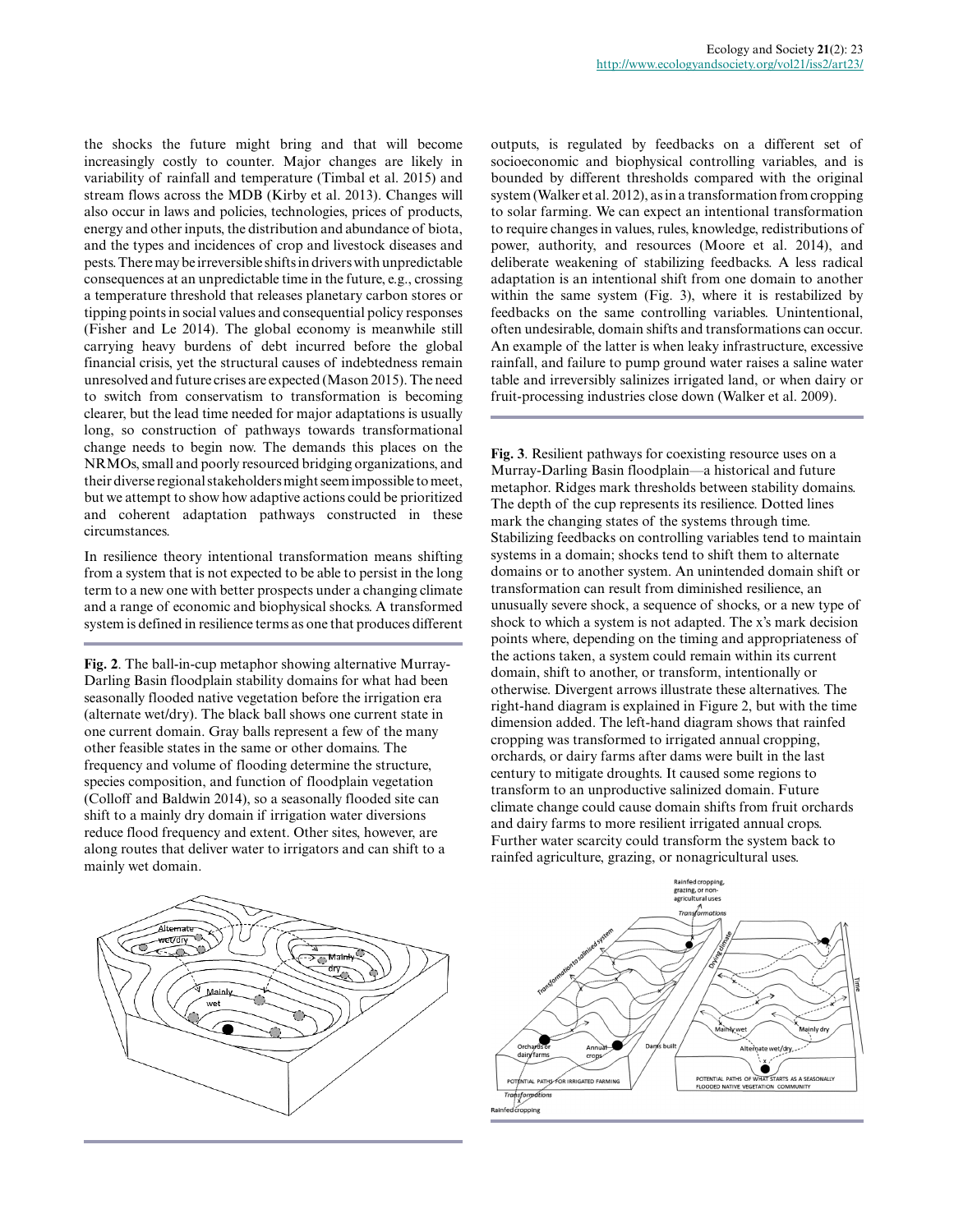Instead of the ball-in-cup model, a more complete metaphor for resilience thinking, and one consistent with resilience theory, the adaptation pathways concept and transformational change is one in which the state of a system is channeled within an evolving stability domain, the resilience of which changes through time (Fig. 3). The figure illustrates the need to avoid shifting across a threshold to an undesirable domain, e.g., salinized land, while following an adaptation pathway. It also shows an intentional shift from a domain in which resilience is declining to a more resilient domain (e.g., irrigated orchards to annual crops), or to another system, such as a solar energy farm.

A resilience-based approach to resource use conflicts has been criticized because it treats humans and their environment as systems with equilibria, feedbacks, and thresholds; promotes the property of self-organization while ignoring human agency, conflict, and power; and regards societies as being essentially cooperative and equilibrial (Olsson et al. 2015). Our own experiences in applying systems thinking and resilience theory with indigenous, farming, and conservation stakeholders justify in our minds the usefulness of the concepts of systems, equilibria, feedbacks, and thresholds. Moreover, the collective action process we advocate should not, would not, and could not impose this approach on unwilling stakeholders. We believe this paper addresses the other criticisms.

# **ADAPTATION PATHWAYS FOR TRANSFORMATIONAL CHANGE**

Our proposals for building pathways are about what actions stakeholders, industries, local governments, nongovernmental organizations (NGOs), state agencies, and the NRMOs could take to facilitate regime shifts or transformations (Fig. 4). The suggestions are of two kinds: path-building actions within the region (e.g., Siebentritt et al. 2014) and cross-scale actions to change the decision-making context that currently constrains effective adaptation (Gorddard et al. 2016).

**Fig. 4**. Action types, sequencing, and implementation triggers. The level of investment in an action type is proportional to the darkness of the bar. The figure only shows the expected future pattern of investment in action types from today's perspective to an arbitrary time in the future. The pattern and the implementation triggers will shift as learning and circumstances change. Unlike project-based investments, there are no final outcomes and no agreed end date for an adaptation pathway.



## **Collective action processes for building pathways**

We propose that a series of regionally focused cross-scale collective action processes that enable debate and negotiation among multiple stakeholders is a necessary foundation for adaptation pathways (Ratner et al. 2013, Moore et al. 2014). Participants would include irrigators, indigenous peoples, mining and energy industries, tourism and other rural industries, environmentalists, recreational users, and researchers. Each group would bring different values, goals, knowledge, levels of power and influence, and political strategies to the process. Though the arena is a region, state and federal government departments, some industries, environmentalists, and recreational users are not resident but are legitimate participants.

The collective action processes would generate and play a part in implementing sets of stakeholder actions for shifting systems to other and preferred stability domains, or for avoiding transgression of thresholds to unwanted domains. Each stakeholder group would develop a set, while the collective action processes would address conflicts and synergies among them and the equity of outcomes. The processes also decide which actions are feasible within the current decision context and which require supplementary actions to change the context. Thereafter, the sequencing of actions would be enabled by six criteria:

- **1.** the role of the actions in paving the pathway for other actions;
- **2.** the probability of an action averting transgression of a threshold;
- **3.** the actions' resilience or robustness to a wide range of shocks;
- **4.** the actions' effect on other adaptive options;
- **5.** the time between action initiation and effect, and;
- **6.** the consequences for equity.

A collective action process is likely to have lower transaction costs and may produce more effective adaptation pathways than change imposed from above (Syme et al. 1999), although changes to the decision context would require extraregional support and actions. We envisage processes in which knowledge, actions, rules, values, and social relationships coevolve as tensions among them are encountered and resolved where possible. The aim is not to generate a single adaptation pathway for a region, as in Reeder and Ranger (2011), but a set of stakeholder pathways that can coevolve while minimizing their negative impacts on each other. Although the processes and criteria are focused on building the pathways, stakeholders would be making parallel decisions aimed variously at earning a living, conserving fauna and flora, or maintaining cultural values. We envisage that the stakeholder groups themselves would integrate these shorter term decisions into their group's pathway and that learning and the collective action processes would address conflicts among the pathways and foster synergies.

The processes would be inserted into stakeholders' long-held and strongly established environmental discourses, each one representing the continuing values, understanding, and aspirations of a particular group (Robbins 2012). The processes are intended to develop and expand debates and negotiations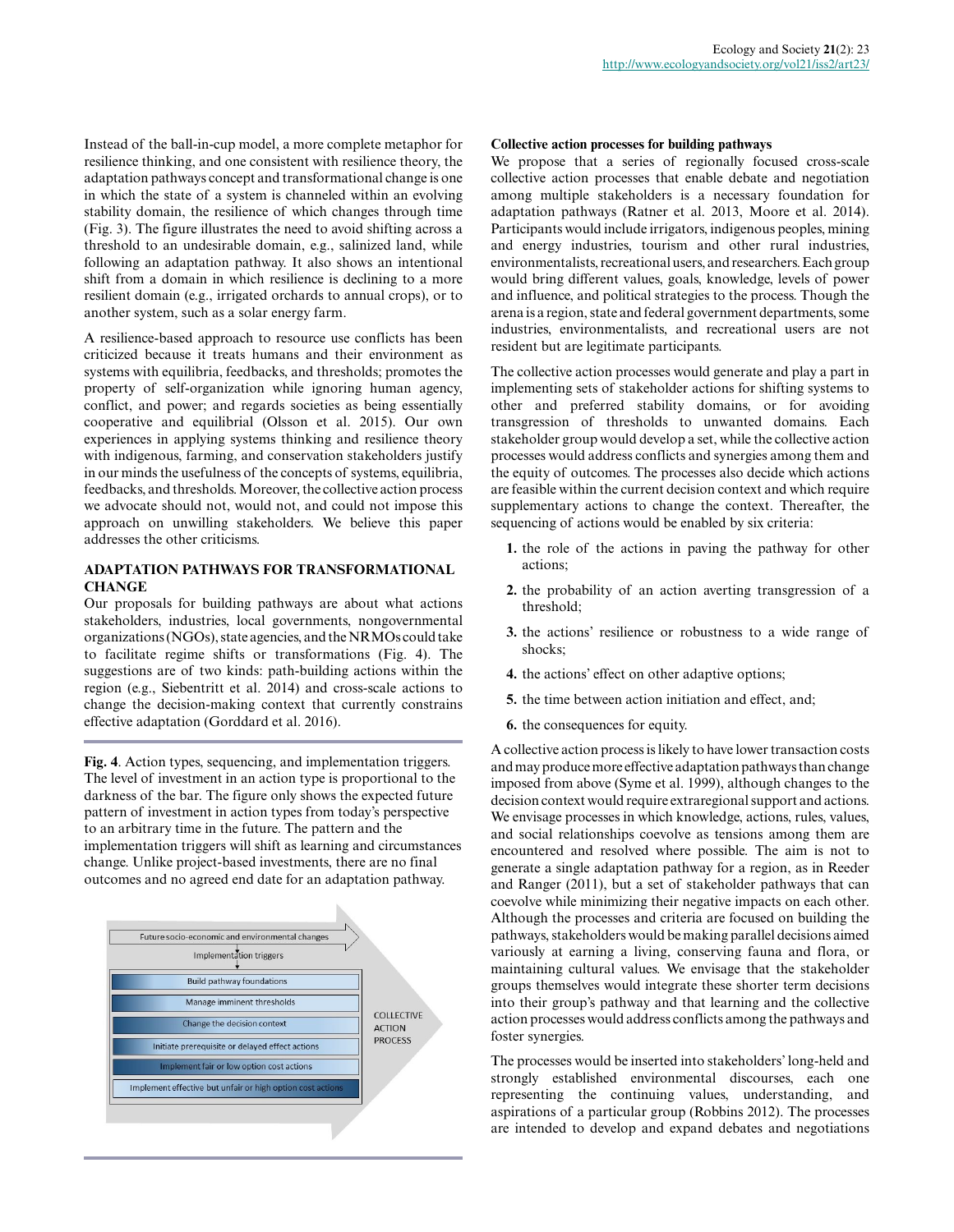among those groups and lead toward transformations, but there can be no set completion date. Rather, there would be starts, pauses, reversals, and changes of direction as circumstances and actors learn and change. There is no guarantee that the processes would result in shifts onto sustainable and equitable pathways, but they could identify and describe those pathways and show the magnitude and scope of actions needed to begin stakeholders' journeys along them.

Based on the authors' experiences of participative development of resilience-based regional plans in the MDB and elsewhere (e.g., GBCMA 2013), we favor a process that engages stakeholders in the following:

- **.** negotiating a collective vision for the region.
- **.** identifying the values the region generates and who holds them.
- **.** eliciting stakeholders' mental models of the socioeconomic and biophysical processes that generate these values so as to promote debate, understanding, compromise, synergy, and synthesis.
- **.** identifying the relatively small number of socioeconomic and biophysical controlling variables and feedbacks that maintain current stability domains.
- **.** identifying trends in controlling variables, threshold levels, and the probability of crossing them.
- **.** listing shocks and drivers that could push controlling variables across thresholds.
- **.** identifying potential alternate domains, some desirable, some to be avoided; what is desirable to some stakeholders will be unwanted by others.
- **.** coming to accept the need for change, transformational or otherwise.
- **.** developing actions to avoid unwanted thresholds, and building pathways to "preferred" domains.
- **.** addressing the uncertainty and assumptions associated with each of these steps.
- **.** implementing the pathways, learning from this implementation, and adapting to changing circumstances.

We propose that to achieve these aims the collective action process should so far as possible include these elements (Ratner et al. 2013):

- **.** the NRMO as a bridging organization (Wyborn 2015);
- **.** finance, knowledge, time, and other resources (Butler et al. 2015);
- **.** a mix of participants that collectively brings leadership, lobbying, research, innovation, negotiation, conflict resolution, facilitation, and managerial abilities;
- **.** bonding networks that link individuals within stakeholder groups;
- **.** inter- and intrascale networks to connect stakeholder, government agencies, NGOs, and industries;
- **.** a willingness to experiment and learn by doing, and a capacity to foster novelty, and protect it from suffocation by conservatism;
- **.** internal and external information sharing systems;

**.** monitoring, evaluation, and commitments to learning by doing and the coproduction of knowledge (Wyborn 2015).

NRMOs already run similar processes to develop their catchment plans and interact with local, state, and federal governance processes (e.g., GBCMA 2013). The Goulburn Broken Catchment Management Authority has already begun to develop adaptation pathways with stakeholders in six subregions, and Siebentritt et al. 2013 have published a pathway for a region outside the MDB.

NRMOs have reported that tensions arise if objectives depart from government policy, and NRMOs can be overruled or their objectives left unfunded; thus is conservatism maintained. This emphasizes the need to influence formal governance processes and prompts the next question.

**Is the action feasible within the current decision-making context?** Resilience theory proposes that any complex system at a defined focal scale is set within other, broader-scale systems in a nested panarchy (Gunderson and Holling 2002). The broader scale systems provide the context within which decisions are made at the focal scale. This context includes the current set of rules (regulations, laws, and policies; society's dominant norms and values), the stock of local and scientific knowledge (Gorddard et al. 2016), and the consequent distribution of power and authority. Resilience theory's four-stage adaptive-cycle concept (Holling and Gunderson 2002) holds that the decision-making context will change with time regardless of specific efforts to change it. Adaptations not possible in the conservative stage of the cycle may become so when conservatism ends in a crisis that leads to the release of resources, opening of new opportunities, reorganization, and renewal as values shift, rules change, and new knowledge is generated. This puts the system on a growth path, but constraints reappear as the system evolves through the growth stage and enters a new period of conservatism dominated by a relatively narrow set of values backed by highly focused knowledge and strong rules. Systems can become locked into path dependency if values, rules, and knowledge do not adapt to changing circumstances (Abel et al. 2011). Repeated phases of drought and recovery in the MDB are broadly analogous to the phases of the adaptive cycle (Helman 2009), whereas Abel et al. 2006 have applied it to the history of indigenous peoples and pastoralists in the basin's rangelands.

An adaptation pathway is therefore likely to proceed through alternating incremental and transformational changes (Park et al. 2012). During the conservative stage, transformational actions are not socially acceptable or legitimate because the prevailing values, rules, distribution of power, and knowledge of the system favor the current stability domain, which may be considered by many stakeholders to be sustainable. Uncertainty about the benefits of change understandably leads to incremental actions aimed at stabilizing the system in its current domain.

In 2015 the MDB's decision context is in a conservative stage of the adaptive cycle. Policies are aimed at maintaining irrigation communities by improving efficiency and diverting water saved to environmental flows, supplemented by buying irrigation water entitlements. However, public belief in the benefits and sustainability of current domains can be eroded by shocks. The MDB was hit by the 2008 global financial crisis during a 13-year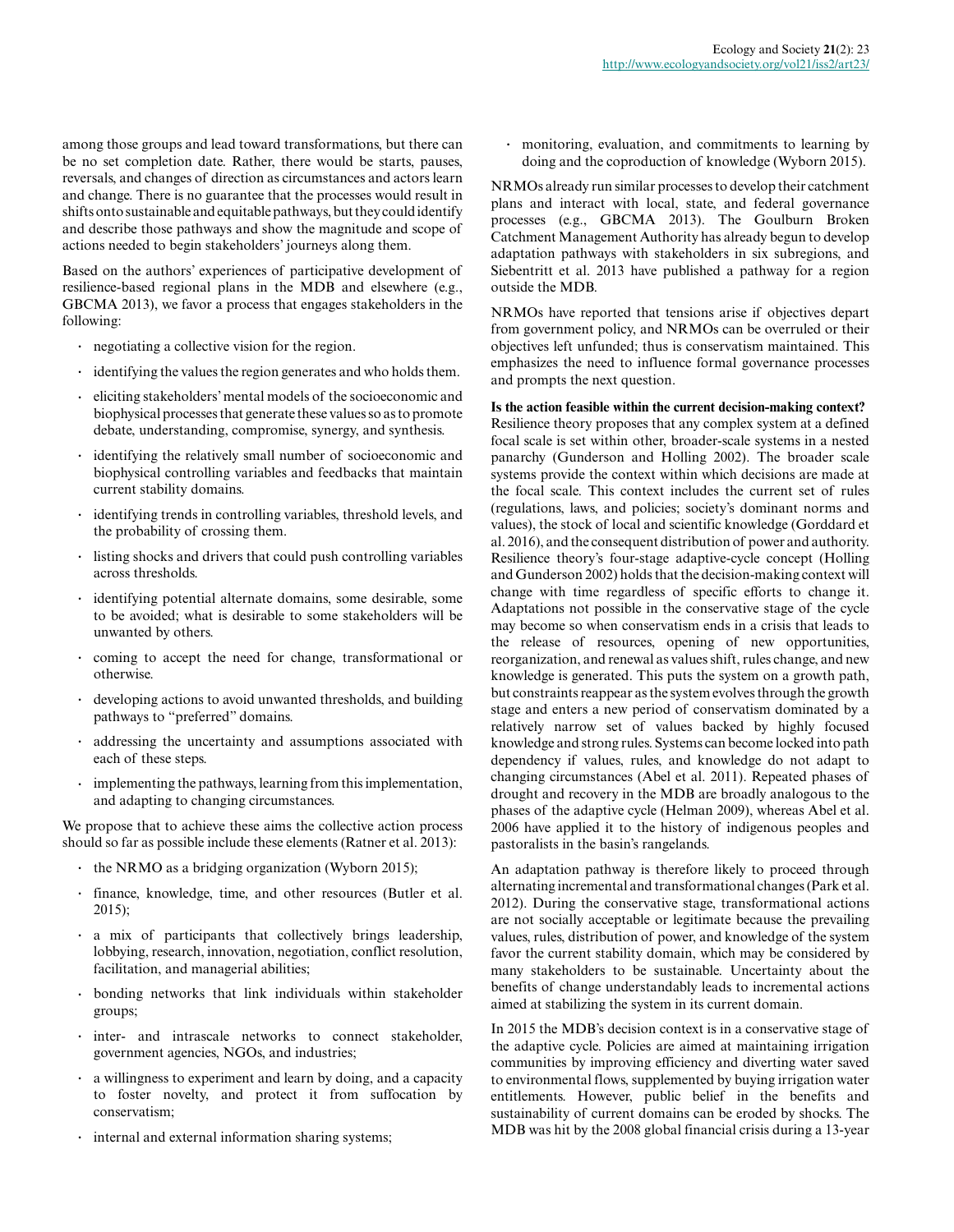drought, and the combined impacts may have raised the imperative for stakeholders to consider radical adaptations. However, reducing the constraints on major regional scale change does require strategies to change this conservative decision context.

Major changes in resource use can be imposed and subsidized by a government if it has sufficient resources, authority, power, and intent. The separation of water entitlements from land ownership and the initiation of water trading is an MDB example (Connell 2007). Major bottom-up changes are usually constrained by lack of power and authority, but covert strategies can be effective (Marshall et al. 2013). Thus, an NRMO that is formally powerless to implement transformational pathways can align with groups with common interests at same or a higher scale and seek funding for projects that serve the needs of allies, current opponents, and the NRMO.

## **Is the action a prerequisite for the whole pathway?**

Some actions will be prerequisites for others, such as acquiring resources, reforming out-of-date rules, coordinating fragmented governance, and establishing the collective action process, its operating rules, social learning, and communication processes (Wyborn 2015). Beyond this is the need to develop a common vision (Park et al. 2012, GBCMA 2013, Varela-Ortega et al. 2014), with the potential to align stakeholders' values, understand opposing positions, and make compromises. Visions can be better imagined if supported by metaphors such as Figure 3, although over-specification could prove maladaptive if circumstances change. Instead, the vision might be derived from attributes of general resilience: the capacity of a system to cope with a wide range of shocks, including novel ones (Carpenter et al. 2012). An example that leaves room for a range of potential stakeholder pathways might be "We are working towards a future in which our community participates in the governance of our region as we strive to improve our understanding of how to navigate pathways through socioeconomic, climatic, and other shocks, while taking up new opportunities, abandoning unsustainable activities, promoting economic diversity, and wisely conserving the many options in our well-functioning landscapes."

#### **What is the probability of crossing an unwanted threshold?**

The collective action processes establish for stakeholders the relative importance of each controlling variable. However, the sequencing of actions to manage those variables depends on the risk of crossing a threshold. Examples include the likelihood of a saline water table rising into the root zone, farms falling below critical financial viability thresholds (Walker et al. 2009), or the flood regime of wetlands failing to maintain the current domain. Actions can be sequenced by ranking them according to the subjective probability of crossing an unwanted threshold within a specified period. However, controlling variables are interconnected, so one threshold transgression might trigger a cascade resulting in domain change (Kinzig et al. 2006). For example, Walker et al. (2009) showed the strong connections among water table rise and farm and local industrial economic viability. The estimated strength of linkages among controlling variables should therefore also influence the sequencing of actions.

#### **Is the action robust or resilient under a wide range of shocks?**

Optimizing a strategy to cope with one potential future is unwise because the ranges of potential socioeconomic and environmental shocks are highly uncertain. An iterative approach using multiple scenarios can identify robust actions that are unaffected by a wide variety of uncertainties under a broad range of conditions (Hallegate 2009), or resilient actions that are adaptable to diverse circumstances (Walker et al 2009). This approach minimizes the regret felt when unexpected circumstances occur, which they will. For example, wetland ecosystems and their biota are more likely to persist despite climate change if they (1) have high response diversity to extremes of flood and drought; (2) have droughtresistant lifecycle stages and long-lived propagules; (3) have rapid growth and regeneration during wet periods; (4) sequester carbon and nutrients produced during wet phases for use during dry phases; and (5) have aquatic connectivity for propagule transport and recolonization (Colloff et al. *in press*). Wetlands with these attributes are resilient to drought but retain potential to form new ecological communities that could be valued by future generations. Such areas are already highly valued for the benefits they supply, and their conservation should be a priority in an adaptation pathway. Other areas may not be valued now but should be maintained because of their potential option value for flood mitigation, water filtration, landscape stabilization, propagule sources, drought refuges, and provision of shade and shelter. Actions to maintain areas with low chances of persistence should have lower priorities.

#### **Will the action reduce the range of future adaptive options?**

Actions that reduce future options diminish resilience because an option suited to a novel circumstance many no longer be available when needed. We are often uncertain about what resources will be needed as conditions change, so maintaining options conserves resilience. Actions of one stakeholder group may reduce options for others, for example, where farm-scale practices have adverse impacts on the broader floodplain. This criterion is aimed toward the generation of multiple, somewhat compatible pathways by diverse stakeholder groups. It incorporates the risk-management strategies of portfolio diversification and option value, and like the previous criterion, prioritizes "no-regrets" actions over those with potential adverse future impacts. It also addresses the problem of path dependency that tends to emerge in a stability domain as it matures.

This criterion is also aimed towards intergenerational equity. Current generations have a strong propensity to compromise future options by meeting immediate needs and leaving future generations to carry the costs. Actions such as the building of infrastructure or the clearance of native vegetation for farming have indefinite consequences (Stafford Smith et al. 2011). This criterion helps identification of no-regrets decisions, which yield benefits under any future conditions (Hallegatte 2009, Stafford Smith et al. 2011). Actions that reduce future options but rate well on other criteria can be reserved for implementation when changing circumstances makes their contribution to a pathway critically important.

#### **Is the lead time long?**

Lead time is the period between the initiation of an action and the time when it takes effect (Stafford Smith et al. 2011). For example, there may be a long lag between the release of new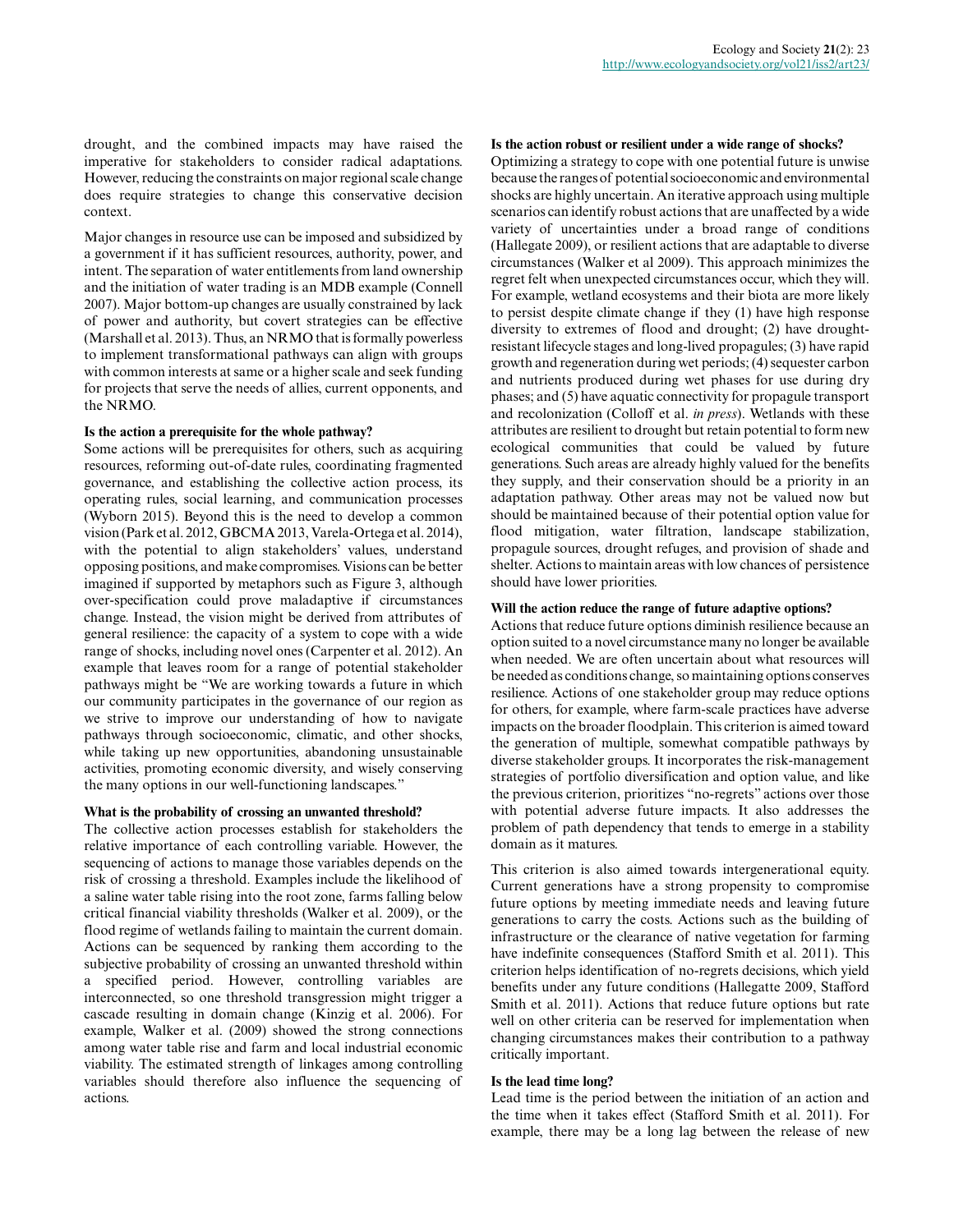knowledge, its broad acceptance, and its effectiveness in changing management, as with fossil fuels and climate change. Or there may be a long lag between a decision to build new infrastructure and its completion. Uncertainty about the merits of an action may delay implementation while more data are collected or pilot projects implemented (real options; Sanderson et al. 2015), e.g., exploring the consequences of removing water control structures. This criterion prioritizes actions with long lead times over other actions, running counter to human preferences that discount future benefits and costs.

## **What is the effect on equity?**

Implementation of pathways will depend on social cohesion, which is favored by equity (Syme et al. 1999). Assessing the effects of a proposed action on future options takes account of intergenerational equity, but accounting for its consequences for contemporary equity means estimating impacts on current land and water allocations and their socioeconomic flow-on effects. The current distributions of benefits and costs of resource use depend in large part on the distribution of property rights, so some transformations would require changes to laws, perhaps backed by taxpayer funded compensation. The federal government has shown this can happen by buying out some irrigators to release significant volumes of water for environmental flows. Times of major social change are opportunities for some interest groups to drive rule changes that secure and further their own interests, thereby reducing the common good. Both procedural and distributive justice are necessary components of an equitable pathway (Syme et al. 1999) and can be prerequisites for implementation.

## **Sequencing actions**

The ratings of proposed actions against the six criteria should help stakeholder groups set provisional implementation sequences for actions through multicriteria analysis and debate. Uncertainty means it is rarely useful to set an implementation date, but it is useful to set decision criteria that show when the circumstances are right for implementation. e.g., the proximity of a controlling variable, such as river flow volume, to a threshold. These criteria are implementation triggers for actions along the time path (Fig. 4). We envisage an iterative process in which potential actions are resequenced and preferences are reranked as learning from implementation creates new knowledge, and rules, values, opportunities, shocks, and drivers change. Initial selection of actions that are robust to or resilient in changing circumstances will reduce the magnitude and frequency of the changes needed, but some previous investments in the pathway will inevitably prove to have been inappropriate. In such cases it will be politically difficult to apply the economic principle that sunk costs should be ignored and that no investment, no matter how costly, should remain in use just because it exists, but the principle is nevertheless right in advocating the redirection of resources from maladapted to adaptive and transformative measures. The costly irrigation infrastructure upgrades now being built may provide future test cases for this principle.

# **BASIN-WIDE IMPLICATIONS OF ADAPTATION PATHWAYS**

The MDB catchments are tightly interconnected socioeconomically and biophysically. Concurrent regional and MDB-wide pathbuilding processes could therefore improve the mutual compatibility of pathways and exploit synergies. This is consistent with the MDBA's roles in coordinating actions to manage salinity, distribute water, disseminate information, and engage with communities. Tensions among catchment and basin-scale pathways would be exposed by this cross-scale process. It will be necessary to trade-off particular functions in some regions, such as certain kinds of land use, to maintain functionality in the basin as a whole. It is already accepted that some MDB wetlands have a greater chance than others of persisting under climate change for a given volume and frequency of flooding, and should therefore be favored to the detriment of other sites (Barnett et al. 2015). For example, the persistence of the estuarine Coorong Lagoon at the mouth of the River Murray will require increasing volumes of environmental water at the expense of upstream wetlands and irrigation communities (Fig. 1), and the relative value of the alternative sacrifices is already highly contested. Resilience theory advocates that some fine-scale systems should be allowed to collapse if that is necessary for the broad-scale system to persist (Walker and Salt 2012). The public demonstrations and burning of copies of the new draft plan for MDB water allocation foreshadow the enormous social cost and political difficulty of applying this in practice to the farms, businesses, and households of whole irrigation regions, but this does not negate the potentially high long-term net benefit of doing so.

## **CONCLUSIONS AND PROPOSITIONS**

We have observed that the ball-in-cup metaphor for a stability domain can be interpreted by NRMOs as a rationale to manage the resilience of the current domain and avoid a domain shift or transformation. Introducing a time dimension changes the metaphor to one in which alternative domains are represented as channels from now into the future, their resilience varying through time. Some channels will be preferable to others; some should be avoided. This metaphor could encourage exploration of potential domain shifts or transformations, and it provides a link between resilience and pathways thinking.

We have proposed that the construction of pathways for the MDB should be founded on regional collective action processes that generate, appraise, and sequence adaptive actions, reappraising and resequencing them as new opportunities arise, or as the decision-making context and shocks and drivers change. Seven criteria would enable potential adaptive actions to be sequenced: (1) the feasibility of the action within the current decision-making context; (2) the role of the action in paving the path for other actions; (3) its role in averting transgression of a critical threshold; (4) its robustness or resilience under diverse shocks; (5) its effect on the range of future options; (6) the length of its lead time; (7) and its effects on equity. We propose that these criteria make it possible to lay out coherent proposals for mutually compatible stakeholders' pathways even when stakeholders' values are contested, power is dispersed, and structural change is blocked by current rules. By acting to change the decision-making context when it blocks domain shifts or transformations, an adaptation pathway acknowledges the need to address both agency and structure to enable systemic change.

Though multiple collective action processes provide a means to develop compatible and evolving pathways at regional scale, a basin-wide process would be needed to realize interregional compatibility. That would reveal the need to curtail or transform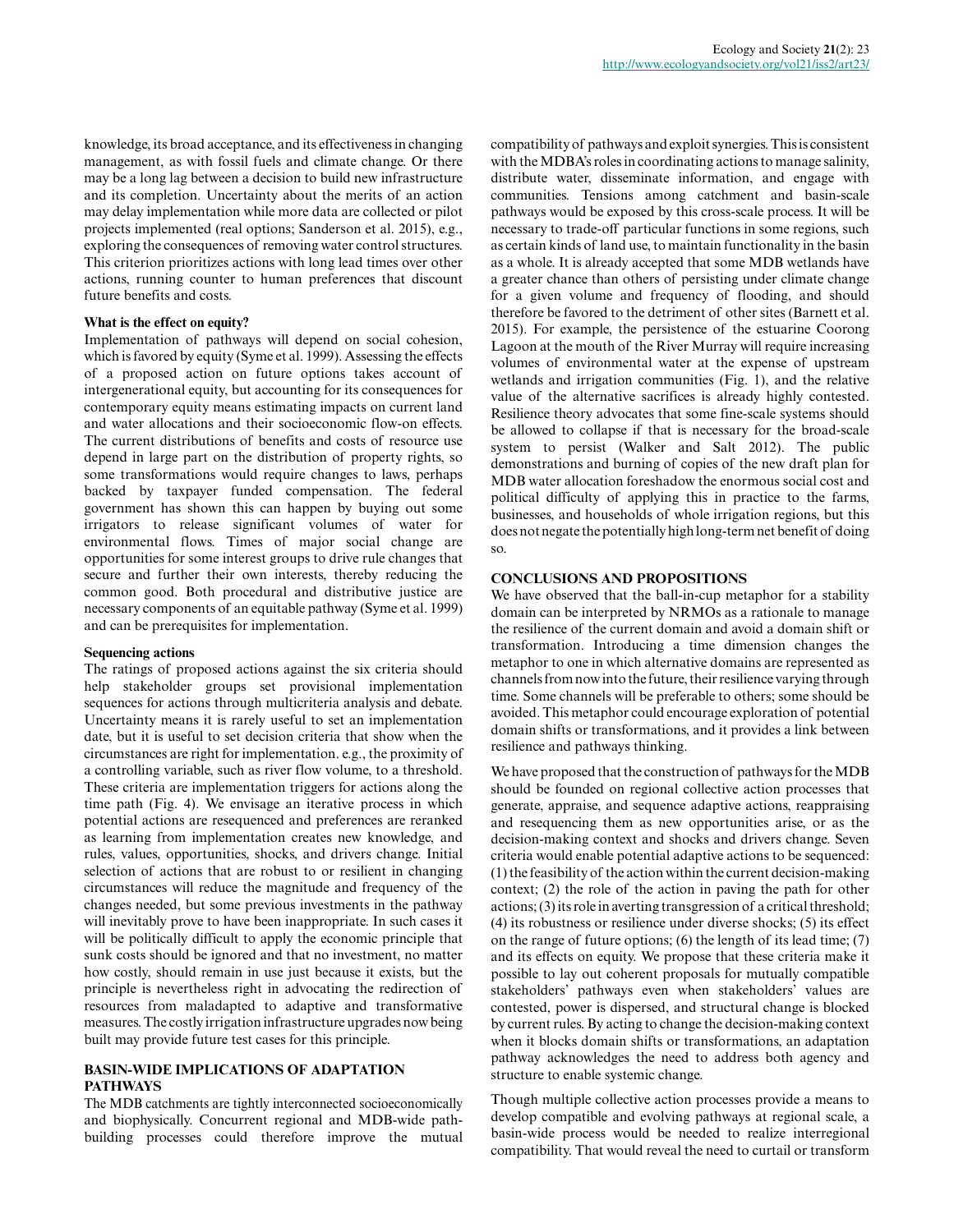resource uses in some regions to maintain basin-wide functionality. Though the social costs of doing so will be painful, we would expect the intergenerational benefits to justify it, because climate change interacting with deep socioeconomic uncertainty will dictate the need to move from incrementalism to transformation.

*Responses to this article can be read online at:* [http://www.ecologyandsociety.org/issues/responses.](http://www.ecologyandsociety.org/issues/responses.php/8422) [php/8422](http://www.ecologyandsociety.org/issues/responses.php/8422)

## **Acknowledgments:**

*CSIRO supported some authors under its Australian Social and Economic Sciences Program. The New South Wales Natural Resource Commission afforded experience to others in developing and appraising Catchment Action Plans. Long-term collaboration with the Goulburn Broken Catchment Management Authority has allowed us to learn with an innovative and adaptive natural resource management organization. We thank Tira Foran, Bruce Taylor, and two anonymous reviewers for their thoughtful and thorough reviews, which improved the paper substantially.*

## **LITERATURE CITED**

Abel, N., D. H. M. Cumming, and J. M. Anderies. 2006. Collapse and reorganization in social-ecological systems: questions, some ideas, and policy implications. *Ecology and Society* 11(1):17. [online] URL: [http://www.ecologyandsociety.org/vol11/iss1/](http://www.ecologyandsociety.org/vol11/iss1/art17/) [art17/](http://www.ecologyandsociety.org/vol11/iss1/art17/)

Abel, N., R. Gorddard, B. Harman, A. Leitch, J. Langridge, A. Ryan, and S. Heyenga. 2011. Sea level rise, coastal development and planned retreat: an analytical framework, governance principles, and an Australian case study. *Environmental Science & Policy* 14:279-288. [http://dx.doi.org/10.1016/j.envsci.2010.12.002](http://dx.doi.org/10.1016%2Fj.envsci.2010.12.002) 

Barnett, J., L. S. Evans, C. Gross, A. S. Kiem, R. T. Kingsford, J. P. Palutikof, C. M. Pickering, and S. G. Smithers. 2015. From barriers to limits to climate change adaptation: path dependency and the speed of change. *Ecology and Society* 20(3):5. [http://dx.](http://dx.doi.org/10.5751%2FES-07698-200305) [doi.org/10.5751/ES-07698-200305](http://dx.doi.org/10.5751%2FES-07698-200305)

Butler, J. R. A., J. C. Young, I. A. G. McMyn, B. Leyshon, I. M. Graham, I. Walker, J. M. Baxter, J. Dodd, and C. Warburton. 2015. Evaluating adaptive co-management as conservation conflict resolution: learning from seals and salmon. *Journal of Environmental Management* 160:212-225. [http://dx.doi.org/10.1016/](http://dx.doi.org/10.1016%2Fj.jenvman.2015.06.019) [j.jenvman.2015.06.019](http://dx.doi.org/10.1016%2Fj.jenvman.2015.06.019)

Carpenter, S. C., K. J. Arrow, S. Barrett, R. Biggs, W. A. Brock, A-S. Crépin, G. Engström, C. Folke, T. P. Hughes, N. Kautsky, C.-Z. Li, G. McCarney, K. Meng, K.-G. Mäler, S. Polasky, M. Scheffer, J. Shogren, T. Sterner, J. R. Vincent, B. Walker, A. Xepapadeas, and A. de Zeeuw. 2012. General resilience to cope with extreme events. *Sustainability* 4:3248-3259. [http://dx.doi.](http://dx.doi.org/10.3390%2Fsu4123248) [org/10.3390/su4123248](http://dx.doi.org/10.3390%2Fsu4123248)

Colloff, M. J., and D. S. Baldwin. 2010. Resilience of floodplain ecosystems in a semi-arid environment. *Rangeland Journal* 32:305-314.

Colloff, M. J., S. Lavorel, R. M. Wise, M. Dunlop, I. C. Overton, and K. J. Williams. Adaptation services of floodplains and wetlands under transformational climate change. *Ecological Applications, in press.*

Connell, D. 2007. *Water politics in the Murray-Darling Basin*. Federation Press, Sydney, Australia.

Fisher, A. C., and P. V. Le. 2014. Climate policy: science, economics, and extremes. *Review of Environmental Economics and Policy* 8(2):307-327. [http://dx.doi.org/10.1093/reep/reu009](http://dx.doi.org/10.1093%2Freep%2Freu009)

Goulburn Broken Catchment Management Authority (GBCMA). 2013. *Goulburn Broken Regional Catchment Strategy 2013-2019*. GBCMA, Shepparton, Victoria, Australia. [online] URL: [http://](http://www.gbcma.vic.gov.au/publications/published_documents/catchment_strategies/gb_strategy_sub-strategies) [www.gbcma.vic.gov.au/publications/published\\_documents/](http://www.gbcma.vic.gov.au/publications/published_documents/catchment_strategies/gb_strategy_sub-strategies) [catchment\\_strategies/gb\\_strategy\\_sub-strategies](http://www.gbcma.vic.gov.au/publications/published_documents/catchment_strategies/gb_strategy_sub-strategies)

Geels, F. W. 2011. The multi-level perspective on sustainability transitions: responses to seven criticisms. *Environmental Innovation and Societal Transitions* 1:24-40. [http://dx.doi.](http://dx.doi.org/10.1016%2Fj.eist.2011.02.002) [org/10.1016/j.eist.2011.02.002](http://dx.doi.org/10.1016%2Fj.eist.2011.02.002) 

Gorddard, R., M. J. Colloff, R. M. Wise, D. Ware, and M. Dunlop. 2016. Values, rules and knowledge: adaptation as change in the decision context. *Environmental Science & Policy* 57:60-69 [http://](http://dx.doi.org/10.1016%2Fj.envsci.2015.12.004) [dx.doi.org/10.1016/j.envsci.2015.12.004](http://dx.doi.org/10.1016%2Fj.envsci.2015.12.004)

Gunderson, L., and C.S. Holling, editors. 2002. *Panarchy: understanding transformations in human and natural systems*. Island Press, Washington, D.C., USA.

Hallegatte, S. 2009. Strategies to adapt to an uncertain climate change. *Global Environmental Change* 19(2):240-247. [http://dx.](http://dx.doi.org/10.1016%2Fj.gloenvcha.2008.12.003) [doi.org/10.1016/j.gloenvcha.2008.12.003](http://dx.doi.org/10.1016%2Fj.gloenvcha.2008.12.003) 

Haasnoot, M., J. H. Kwakkel, W. E. Walker, and J. ter Maat. 2013. Dynamic adaptive policy pathways: a method for crafting robust decisions for a deeply uncertain world. *Global Environmental Change* 23:485-498. [http://dx.doi.org/10.1016/j.gloenvcha.2012.12.006](http://dx.doi.org/10.1016%2Fj.gloenvcha.2012.12.006) 

Hatton MacDonald, D., R. Bark, D. Garrick, O. Banerjee, J. Connor, and M. Morrison. 2011. Multiple benefits through the life cycle of the basin plan. Pages 263-276 *in* D. Connell and R. Q. Grafton, editors. *Basin futures: water reform in the Murray Darling Basin*. Australian National University Press, Canberra, Australia.

Helman, P. 2009. *Droughts in the Murray-Darling Basin since European settlement*. Griffith Centre for Coastal Management Research Report No. 100. Griffith University, Brisbane, Australia. [online] URL: [http://www.mdba.gov.au/kid/files/2265-](http://www.mdba.gov.au/kid/files/2265-DroughtsInMDBsinceEuropeanSettlement1.pdf) [DroughtsInMDBsinceEuropeanSettlement1.pdf](http://www.mdba.gov.au/kid/files/2265-DroughtsInMDBsinceEuropeanSettlement1.pdf)

Holling, C. S., and L. H. Gunderson. 2002. Resilience and adaptive cycles. Pages 25-62 *in* L. H. Gunderson and C. S. Holling, editors. *Panarchy: understanding transformations in human and natural systems*. Island Press, Washington, D.C., USA.

Holling, C. S., L. H. Gunderson, and D. Ludwig. 2002. In quest of a theory of adaptive change. Pages 3-22 *in* L. H. Gunderson and C. S. Holling, editors. *Panarchy: understanding transformations in human and natural systems*. Island Press, Washington, D.C., USA.

Kinzig, A. P., P. Ryan, M. Etienne, H. Allyson, T. Elmqvist, and B. H. Walker. 2006. Resilience and regime shifts: assessing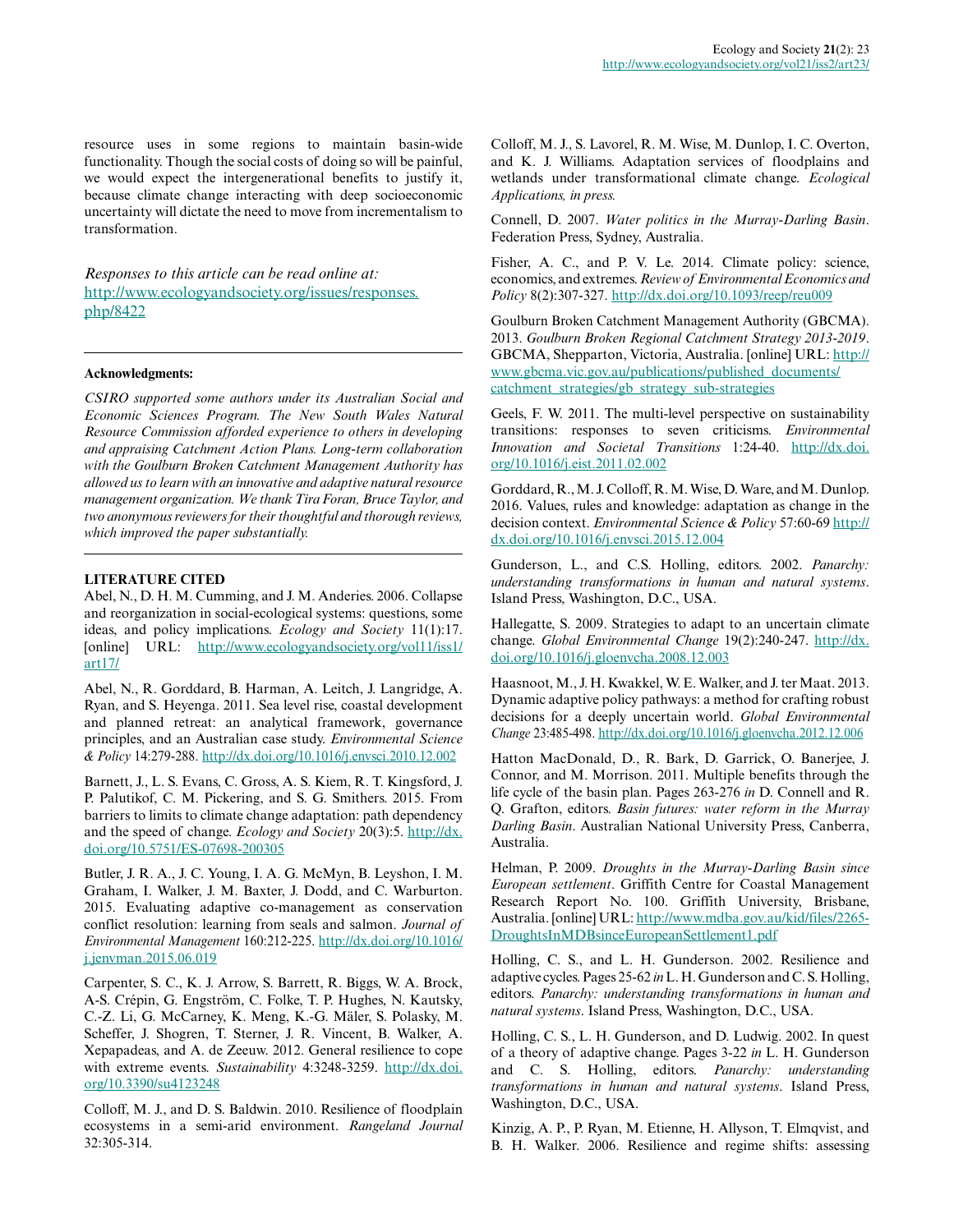cascading effects. *Ecology and Society* 11(1):20. [http://www.](http://www.ecologyandsociety.org/vol11/iss1/art20/) [ecologyandsociety.org/vol11/iss1/art20/](http://www.ecologyandsociety.org/vol11/iss1/art20/)

Kirby, J. M., M. Mainuddin, M. D. Ahmad, and L. Gao. 2013. Simplified monthly hydrology and irrigation water use model to explore sustainable water management options in the Murray-Darling Basin. *Water Resources Management* 27:4083-4097. [http://dx.doi.org/10.1007/s11269-013-0397-x](http://dx.doi.org/10.1007%2Fs11269-013-0397-x)

Leach, M., I. Scoones, and A. Stirling. 2010. *Dynamic sustainabilities: technology, environment and social justice*. Routledge, Abingdon, UK.

Marshall, G. R., D. Connell, and B. M. Taylor. 2013. Australia's Murray-Darling basin: a century of polycentric experiments in cross-border integration of water resource management. *International Journal of Water Governance* 1:197-218. [http://dx.](http://dx.doi.org/10.7564%2F13-IJWG17) [doi.org/10.7564/13-IJWG17](http://dx.doi.org/10.7564%2F13-IJWG17)

Mason, P. 2015. *PostCapitalism: a guide to our future*. Allen Lane, London, UK.

Moore, M.-L., O. Tjornbo, E. Enfors, C. Knapp, J. Hodbod, J. A. Baggio, A. Norström, P. Olsson, and D. Biggs. 2014. Studying the complexity of change: toward an analytical framework for understanding deliberate social-ecological transformations. *Ecology and Society* 19(4):54. [http://dx.doi.org/10.5751/](http://dx.doi.org/10.5751%2FES-06966-190454) [ES-06966-190454](http://dx.doi.org/10.5751%2FES-06966-190454)

Olsson, L., A. Jerneck, H. Thoren, J. Persson, and D. O'Byrne. 2015. Why resilience is unappealing to social science: theoretical and empirical investigations of the scientific use of resilience. *Science Advances* 1(4):e1400217. [http://dx.doi.org/10.1126/](http://dx.doi.org/10.1126%2Fsciadv.1400217) [sciadv.1400217](http://dx.doi.org/10.1126%2Fsciadv.1400217) 

Park, S. E., N. A. Marshall, E. Jakku, A. M. Dowd, S. M. Howden, E. Mendham, and A. Fleming. 2012. Informing adaptation responses to climate change through theories of transformation. *Global Environmental Change* 22:115-126. [http://dx.doi.](http://dx.doi.org/10.1016%2Fj.gloenvcha.2011.10.003) [org/10.1016/j.gloenvcha.2011.10.003](http://dx.doi.org/10.1016%2Fj.gloenvcha.2011.10.003)

Pelling, M., 2011. *Adaptation to climate change: from resilience to transformation*. Routledge, London, UK.

Ratner, B. D., R. Meinzen-Dick, C. May, and E. Hagland 2013. Resource conflict, collective action, and resilience: an analytical framework. *International Journal of the Commons* 7(1):183-208 [http://dx.doi.org/10.18352/ijc.276](http://dx.doi.org/10.18352%2Fijc.276) 

Reeder, T., and N. Ranger. 2011. *How do you adapt in an uncertain world? Lessons from the Thames Estuary 2100 project*. World Resources Report Uncertainty Series. World Resources Institute, Washington, D.C., USA. [online] URL: [http://www.wri.org/sites/](http://www.wri.org/sites/default/files/uploads/wrr_reeder_and_ranger_uncertainty.pdf) [default/files/uploads/wrr\\_reeder\\_and\\_ranger\\_uncertainty.pdf](http://www.wri.org/sites/default/files/uploads/wrr_reeder_and_ranger_uncertainty.pdf)

Robbins, P. 2012. *Policial ecology*. Second edition. Wiley-Blackwell, Chichester, UK.

Sanderson, T., G. Hertzler, T. Capon, and P. Hayman. 2015. A real options analysis of Australian wheat production under climate change. *Australian Journal of Agricultural and Resource Economics* 59:1-18 [http://dx.doi.org/10.1111/1467-8489.12104](http://dx.doi.org/10.1111%2F1467-8489.12104) 

Scheffer, M. 2009. *Critical transitions in nature and society*. Princeton University Press, Princeton, New Jersey, USA.

Siebentritt, M., N. Halsey, and M. Stafford Smith. 2014. *Regional climate change adaptation plan for the Eyre Peninsula*. Prepared for the Eyre Peninsula Integrated Climate Change Agreement Committee. Seed Consulting Services, Adelaide, South Australia. [online] URL: [http://www.naturalresources.sa.gov.au/eyrepeninsula/](http://www.naturalresources.sa.gov.au/eyrepeninsula/projects-and-partners/climate-change) [projects-and-partners/climate-change](http://www.naturalresources.sa.gov.au/eyrepeninsula/projects-and-partners/climate-change) 

Stafford Smith, M., L. Horrocks, A. Harvey, and C. Hamilton. 2011. Rethinking adaptation for a 4°C world. *Philosophical Transactions of the Royal Society A* 369:196-216. [http://dx.doi.](http://dx.doi.org/10.1098%2Frsta.2010.0277) [org/10.1098/rsta.2010.0277](http://dx.doi.org/10.1098%2Frsta.2010.0277)

Syme, G. J., B. E. Nancarrow, and J. A. McCreddin. 1999. Defining the components of fairness in the allocation of water to environmental and human uses. *Journal of Environmental Management* 57:51-57. [http://dx.doi.org/10.1006/jema.1999.0282](http://dx.doi.org/10.1006%2Fjema.1999.0282) 

Timbal, B., D. Abbs, J. Bhend, F. Chiew, J. Church, M. Ekström, D. Kirono, A. Lentomn, C. Lucas, K. McInnes, A. Moise, D. Monselasan, F. Mpelasoka, L. Webb, and P. Whetton. 2015. *Murray Basin cluster report: climate change in Australia. Projections for Australia's natural resource management regions*. CSIRO and Bureau of Meteorology, Canberra, Australia. [online] URL: [http://www.climatechangeinaustralia.gov.au/media/ccia/2.1.5/](http://www.climatechangeinaustralia.gov.au/media/ccia/2.1.5/cms_page_media/172/MURRAY_BASIN_CLUSTER_REPORT_1.pdf/) [cms\\_page\\_media/172/MURRAY\\_BASIN\\_CLUSTER\\_REPORT\\_1.](http://www.climatechangeinaustralia.gov.au/media/ccia/2.1.5/cms_page_media/172/MURRAY_BASIN_CLUSTER_REPORT_1.pdf/) [pdf](http://www.climatechangeinaustralia.gov.au/media/ccia/2.1.5/cms_page_media/172/MURRAY_BASIN_CLUSTER_REPORT_1.pdf/)

Varela-Ortega, C., I. Blanco-Gutiérrez, P. Esteve, S. Bharwani, S. Fronzek, and T. E. Downing. 2014. How can irrigated agriculture adapt to climate change? Insights from the Guadiana Basin in Spain. *Regional Environmental Change* [online] URL: [http://dx.](http://dx.doi.org/10.1007%2Fs10113-014-0720-y) [doi.org/10.1007/s10113-014-0720-y](http://dx.doi.org/10.1007%2Fs10113-014-0720-y) 

Voß, J.-P., J. Newig, B. Kastens, J. Monstadt, and B. Nölting. 2007. Steering for sustainable development: a typology of problems and strategies with respect to ambivalence, uncertainty and distributed power. *Journal of Environmental Policy & Planning* 9:193-212. [http://dx.doi.org/10.1080/15239080701622881](http://dx.doi.org/10.1080%2F15239080701622881)

Walker, B. H., N. Abel, J. M. Anderies, and P. Ryan. 2009. Resilience, adaptability, and transformability in the Goulburn-Broken Catchment, Australia. *Ecology and Society* 14(1):12. [online] URL: [http://www.ecologyandsociety.org/vol14/iss1/](http://www.ecologyandsociety.org/vol14/iss1/art12/) [art12/](http://www.ecologyandsociety.org/vol14/iss1/art12/)

Walker, B. H., S. R. Carpenter, J. Rockstrom, A.-S. Crépin, and G. D. Peterson. 2012. Drivers, "slow" variables, "fast" variables, shocks, and resilience. *Ecology and Society* 17(3):30. [http://dx.doi.](http://dx.doi.org/10.5751%2FES-05063-170330) [org/10.5751/ES-05063-170330](http://dx.doi.org/10.5751%2FES-05063-170330) 

Walker, B. H., and D. Salt. 2012. *Resilience practice: building capacity to absorb disturbance and maintain function*. Island Press, Washington, D.C., USA. [http://dx.doi.org/10.5822/978-1-61091-231-0](http://dx.doi.org/10.5822%2F978-1-61091-231-0) 

Weir, J. K. 2011. Water planning and dispossession. Pages 179-192 *in* D. Connell and R. Q. Grafton, editors. *Basin futures: water reform in the Murray-Darling Basin*. Australian National University Press, Canberra, Australia.

Williams, J. 2011. Understanding the Basin and its dynamics. Pages 1-38 *in* D. Connell and R. Q. Grafton, editors. *Basin futures: water reform in the Murray-Darling Basin*. Australian National University Press, Canberra, Australia.